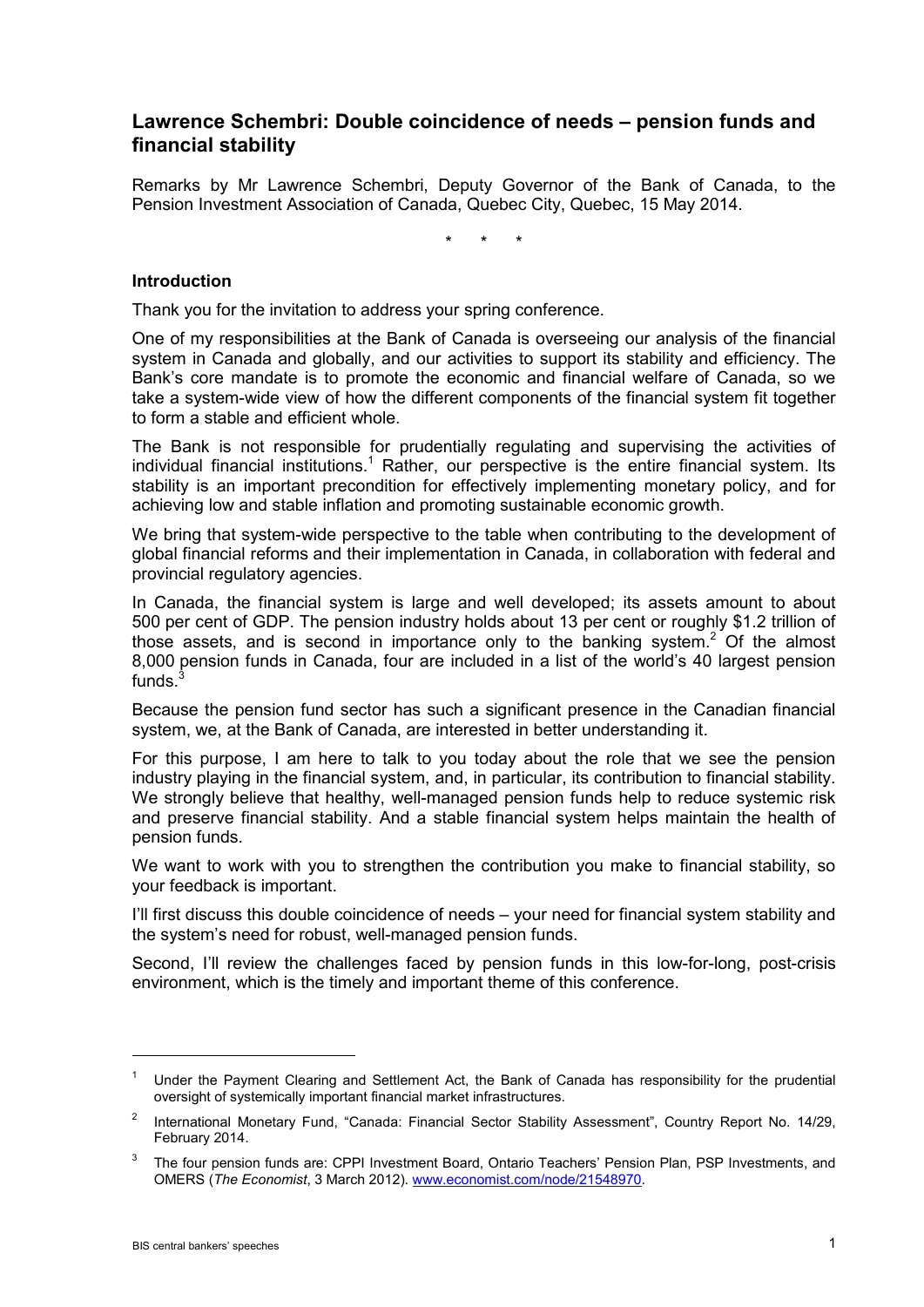Third, I will examine how the G-20-sponsored global financial reforms will improve stability by strengthening the resilience of the global financial system. And I'll comment on the implications of these reforms for pension funds.

Just to be clear, the reforms are not targeted at pension funds, which were a source of resilience during the crisis. Rather, they address the serious fault lines exposed by the crisis. All financial sectors, including pension funds, stand to benefit from the reforms, which will reduce the likelihood and adverse impact of future crises.

## **Financial stability: its importance to pension funds**

Why is financial stability important for pension funds?

To answer this question, let's start by defining what we mean by financial stability in this context.

It is important to recognize that volatility does not necessarily imply financial instability. Asset prices in well-functioning markets typically exhibit some degree of volatility because they reflect the arrival of new information and a diversity of opinion. Generally, such diversity and volatility are positive because they are consistent with liquid and efficient markets.

But there are instances – in 2008, for example – when volatility spiked because market liquidity had dried up. In such circumstances, the financial system cannot perform its critical intermediation function, resulting in adverse effects on real economic activity.

Hence, the Bank defines financial stability as the resilience of the financial system to unanticipated adverse shocks to enable the continued functioning of the financial intermediation process.4

Given this intuitive definition of financial stability, it is clear that financial system instability can undermine the fundamental objectives of pension funds. Without financial stability, it would be difficult for sponsors to develop and confidently fulfill a pension promise. Pricing in a well-functioning market is critical to assessing and managing risk with confidence.

To understand why, let me give you a macroeconomic perspective of the recent financial crisis.

The financial crisis had pervasive adverse financial and economic impacts. Financial markets and institutions came under severe stress and economic activity slowed sharply as the Great Recession took hold. Pension funds experienced large losses as asset prices plunged.

Central banks responded by aggressively reducing interest rates and providing extraordinary liquidity in an effort to restore financial market functioning and support economic activity. In the absence of central bank and other public policy actions, the immediate impact of the crisis on pension funds would have been far worse. Indeed, a repeat of the Great Depression was avoided.

However, given the slow recovery of the global economy, central banks have kept their policy rates low for an extraordinarily long period and have resorted to unconventional means to provide additional stimulus. While these measures have raised asset prices, low interest rates pose a serious challenge for pension funds.<sup>5</sup>

<sup>4</sup> Bank of Canada, *Financial System Review*, (December 2013): iii.

<sup>5</sup> The Mercer Pension Health Index in Canada, which tracks the ratio of assets to liabilities for a model defined benefit pension plan, shows that the ratio fell to slightly more than 70 per cent in early 2009 and began rising in 2010 but fell below 80 per cent again in 2012. It has since recovered and at the end of March it stood at 104 per cent. These movements reflect the immediate decline in asset prices and their subsequent recovery, but also the impact of the low interest rate environment on the discount rate. The combination of the immediate decrease in asset values and the increase in liabilities led to a large unfavourable swing in the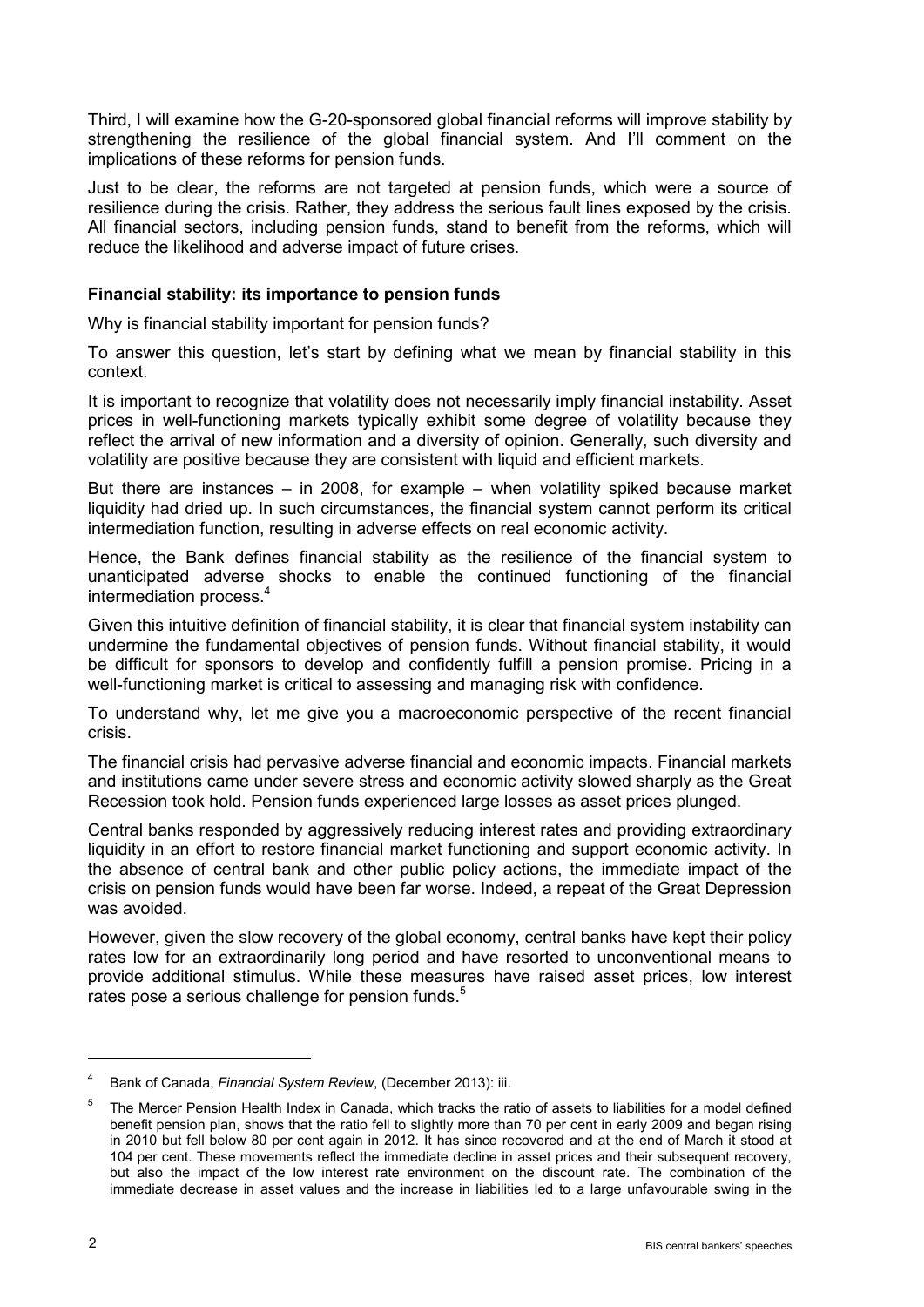The Bank of Canada monitored pension funds during the crisis and took actions to support market liquidity because we recognized that it was critical for them and for other market participants.<sup>6</sup>

Let's now look at how pension funds can best contribute to financial stability.

#### **Pension funds: their contribution to financial stability**

The simple answer is that, given their size and importance to the Canadian and global financial systems, pension funds contribute meaningfully to financial stability by helping to maintain the diversity of market behaviour.

Diversity across financial market participants underpins well-functioning markets and a resilient financial system by reducing common exposures and procyclicality.

Pension funds contribute importantly to financial diversity because they are among the most varied and thus the most "cool" market players for three main reasons:

- First, pension funds are market participants with long investment horizons.
- Second, they are predominantly real-money investors; that is, they fund their investments primarily from contributions, rather than from borrowing.
- Third, employee and employer contributions are largely locked in.

Allow me a few comments on each of these sources of diversity.

Because pension funds are investing to help fund the retirements of members over a wide age distribution, they have the luxury of patience, of being able to withstand short-term market volatility or liquidity stresses to earn returns over the long term. They are the Warren Buffetts of the financial system. In other words, pension funds can more easily bear market and liquidity risk and earn the associated risk premiums because they can diversify these risks over time.

Their long investment horizons are different from those of most other market participants, who are more focused on short-term returns. Thus pension funds have the capacity to smooth and absorb short-term volatility and act as a net provider of liquidity and collateral to the system, especially in times of stress.

Pension fund rules for asset allocation, position limits and rebalancing work in the direction of smoothing asset prices. Rebalancing encourages pension funds to sell assets that have gained in relative value and vice versa. Consequently, via rebalancing, pension funds can help to mitigate excessive asset price movements.

Pension funds do not rely primarily on borrowing to fund their investments, and are not vulnerable to excessive leverage or significant liquidity and maturity mismatches, which

funding status of pension funds, greatly increasing the burden on plan sponsors in the aftermath of the financial crisis. The Mercer Pension Health Index assumes contributions equal to the current service cost plus solvency deficit payments, and no plan improvements [http://m.mercer.ca/press-releases/1593805?detail=D.](http://m.mercer.ca/press-releases/1593805?detail=D) Note that, in contrast, the risk for defined contribution plans was borne by the beneficiaries, although the impact was equally serious.

 $6$  For example, in February 2009 the Bank of Canada included private sector bonds in the list of acceptable collateral for term purchase and resale agreements.

<sup>7</sup> Credit risk generally increases over time. For more information, see J. Nugée and A. D. Persaud, "Redesigning Regulation of Pensions and Other Financial Products", *Oxford Review of Economic Policy*, 22, no. 1 (Spring, 2006): 66–77.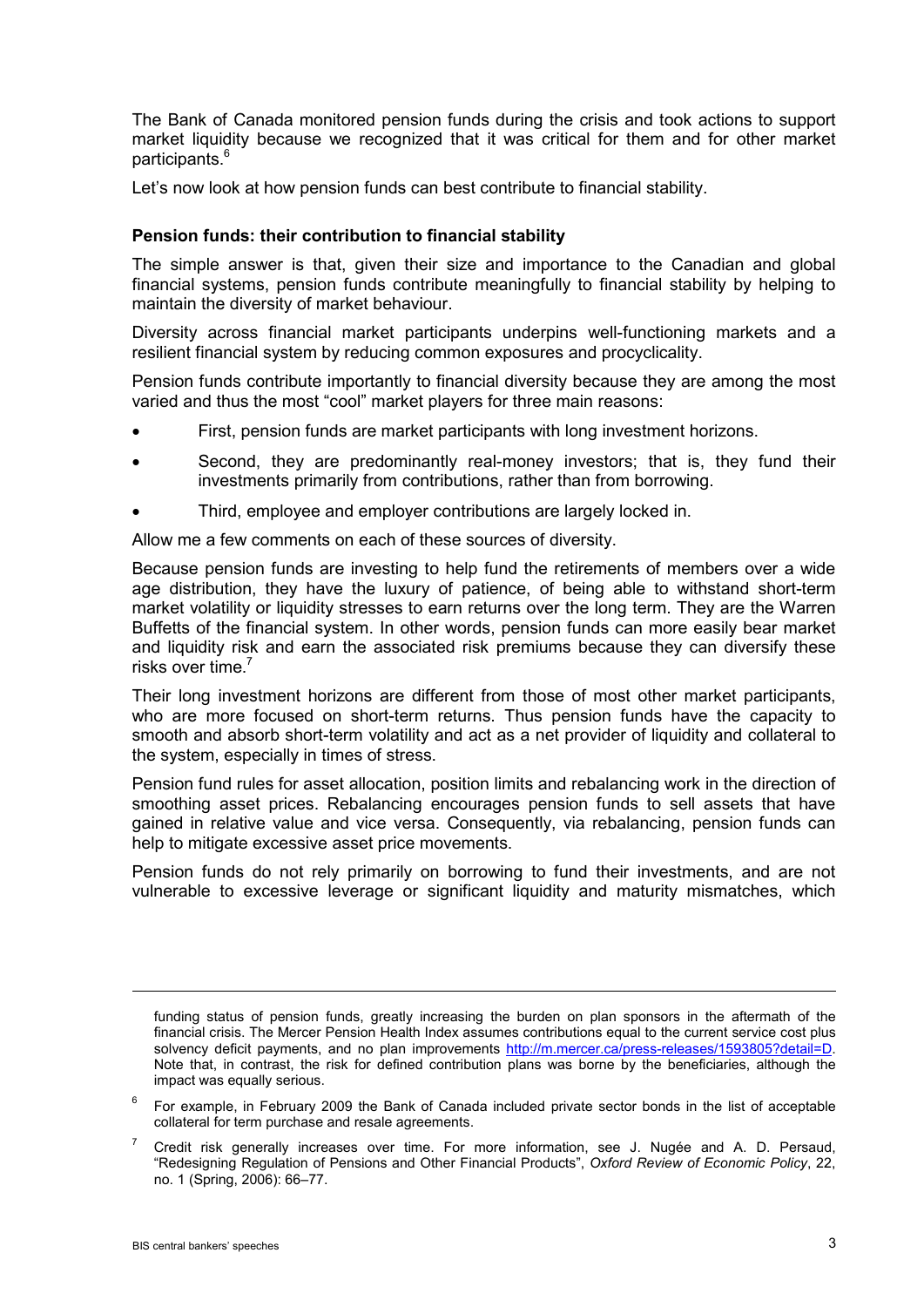caused many banks, both traditional and shadow banks, to fail during the crisis.<sup>8</sup> Hence, they are, in general, not a source of systemic risk to the financial system.

Finally, because the contributions to most pension funds are locked in, they are not subject to massive withdrawals or runs of the kind we witnessed during the financial crisis, such as Northern Rock or U.S. money market mutual funds.

Given these important differences from other market participants, pension funds have had, in general, a positive impact on financial stability. Although not definitive, there is some anecdotal evidence that pension funds contributed to financial stability during the crisis by acting in a countercyclical fashion, buying assets when their prices fell.<sup>9</sup>

#### **Recent challenges and responses**

In recent years, however, pension funds have encountered three major challenges that have affected their ability to play this stabilizing role.

By far the biggest challenge faced by defined-benefits pension funds since the financial crisis has been the low level of long-term interest rates. Low rates have increased the value of their liabilities and sharply reduced their solvency ratios, especially in the immediate aftermath of the crisis. These ratios have now partially recovered, as low interest rates have boosted equity prices, but interest rates are likely to remain relatively low for an extended period as the Canadian and global economies slowly recover. $10$ 

In their search for yield in this low interest rate environment, many pension funds have increased their exposure to alternative investments in real estate, private equity and infrastructure. Given their long investment horizons, they are well suited to holding a portion of their funds in less-liquid assets to earn a liquidity premium. As long as the liquidity, market and credit risks associated with these investments are prudently managed, this is a positive development.<sup>11</sup>

A second challenge is longevity. According to the Canadian Institute of Actuaries, existing mortality tables based on the U.S. experience significantly understate Canadian life expectancy by 2.3 years for a 65-year-old man and by 3.3 years for a woman of the same age. As funds transition to the new Canadian mortality tables, pension obligations could rise by as much as 7 per cent, although the typical increase will likely be in the range of 3 to 4 per cent. $12$ 

Clearly, a challenge of this magnitude, especially one that will likely persist or even increase, may not be fully addressed by asset-management strategies alone. In some cases, adjustments to contribution rates and benefit levels will be part of the solution.<sup>13</sup>

<sup>&</sup>lt;sup>8</sup> Pension funds that invest directly in real estate or infrastructure, for example, sometimes borrow against this collateral to help to finance their purchases or they may invest indirectly in related funds, whose managers may also borrow.

<sup>9</sup> For mixed evidence of the countercyclical behaviour of U.K. pension funds during the crisis, see A. Haldane, "The Age of Asset Management?" (Speech delivered at the London Business School, London, U.K., 4 April 2014). [www.bankofengland.co.uk/publications/Documents/speeches/2014/speech723.pdf.](http://www.bankofengland.co.uk/publications/Documents/speeches/2014/speech723.pdf)

<sup>&</sup>lt;sup>10</sup> Recent increases in long-term interest rates have also improved solvency ratios. Also see K. Ambachtsheer et al., "Risks of a Prolonged Low-Interest-Rate Environment for the Pension Sector". Report Submitted to the Global Risk Institute, Rotman School of Management, University of Toronto. (September 2013).

 $11$  In their search for yield, pension funds should avoid taking in "crowded" positions and taking other common exposures that reduce market diversity and their contribution to financial stability.

<sup>12</sup> *Canadian Pensioners' Mortality*, Canadian Institute of Actuaries, Final Report, February 2014. [www.cia](http://www.cia-ica.ca/docs/default-source/2014/214013e.pdf?sfvrsn=4)[ica.ca/docs/default-source/2014/214013e.pdf?sfvrsn=4.](http://www.cia-ica.ca/docs/default-source/2014/214013e.pdf?sfvrsn=4)

<sup>&</sup>lt;sup>13</sup> Outside of Canada, some pension plans have transferred longevity risk to insurance companies, for example.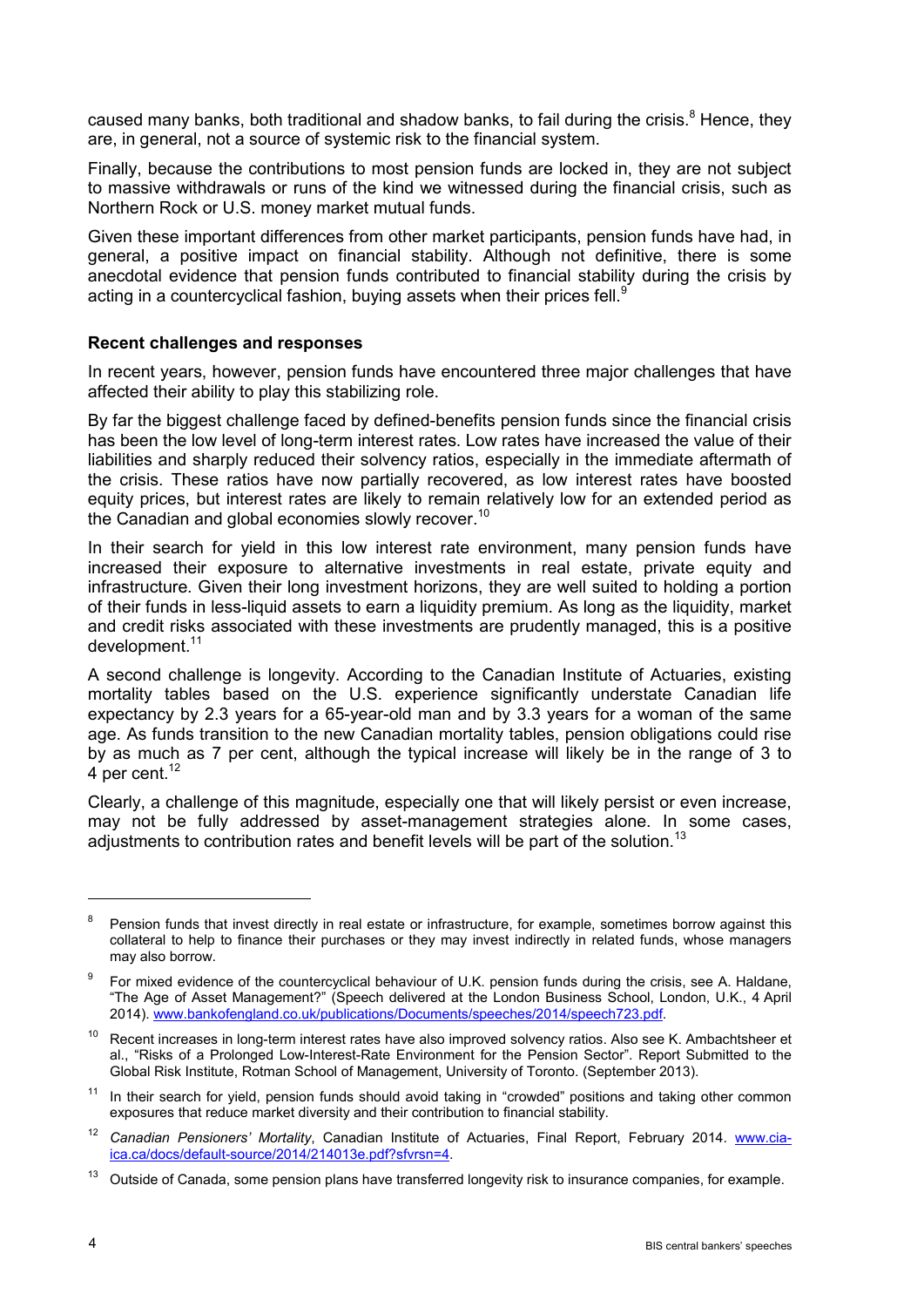A third challenge has been the introduction of fair-value accounting for pension promises and the interaction with regulatory solvency requirements. The new accounting rules, which use the yield of AA corporate bonds to discount liabilities while valuing assets at current market prices, have led to an increase in balance sheet volatility.

In response, many funds have attempted to "de-risk" their plans with higher allocations to long-term bonds, which provide a better hedge against the impact of interest rate fluctuations on their liabilities. However, to compensate for the opportunity cost of a smaller equity weight, some funds have also leveraged their bond portfolios. While the use of leverage may help to raise returns, it also increases risk, because such a position may be difficult to roll over in stressed markets.<sup>14</sup>

The pressure to minimize the volatility created by fair-value accounting and solvency rules may also entice some funds to favour strategies that shorten their investment horizons.<sup>15</sup> However, such "short-termism" may be costly, since it could detract from the contribution that pension funds can make to financial stability. Fortunately, most funds are committed to disciplined rebalancing, which will allow them to play a stabilizing role in our financial system.

In addition to these challenges, pension funds will also have to adjust to major reforms to the global financial system that are currently under way. Let me give you a brief overview of those reforms.

## **Financial reform and pension funds**

In the wake of the financial crisis, G-20 Leaders adopted a sweeping set of financial sector reforms to build a stable and resilient global financial system that will promote global economic integration and sustainable growth.<sup>16</sup>

At the macro level, the reforms will make the global financial system more resilient to shocks. Financial crises will be less frequent and less severe, which will clearly benefit pension funds as well as other market participants.

At the micro level, pension funds will be affected by the implementation of four priority reforms:

- the enhanced Basel III bank capital and liquidity framework;
- an effective resolution regime for financial institutions that are seen as "too big to fail";
- requirements to reduce systemic risk in shadow banking; and
- rules and infrastructures for over-the-counter derivatives.

## *Basel III*

-

Since pension funds are low credit risk exposures for banks, the impact of the new Basel III capital rules on pension funds will be small. Under the new liquidity rules, however, pension

<sup>14</sup> Bank of Canada, *Financial System Review*, (December 2012): 36–38.

<sup>15</sup> For example, long-short equity strategies. For more information, see C. Severinson and J. Yermo, "The Effect of Solvency Regulations and Accounting Standards on Long-Term Investing: Implications for Insurers and Pension Funds", OECD Working Papers on Finance, Insurance and Private Pensions, No. 30, OECD Publishing (November 2012). [http://dx.doi.org/10.1787/5k8xd1nm3d9n-en.](http://dx.doi.org/10.1787/5k8xd1nm3d9n-en)

<sup>&</sup>lt;sup>16</sup> The G-20's four core reform priorities are: (1) to make banks safer; (2) to end the problem of financial institutions that are "too big to fail"; (3) to transform shadow banking activities into resilient market-based finance; and (4) to ensure continuously functioning core financial markets. For an update on the reforms, see [www.financialstabilityboard.org/publications/r\\_140411.pdf.](http://www.financialstabilityboard.org/publications/r_140411.pdf)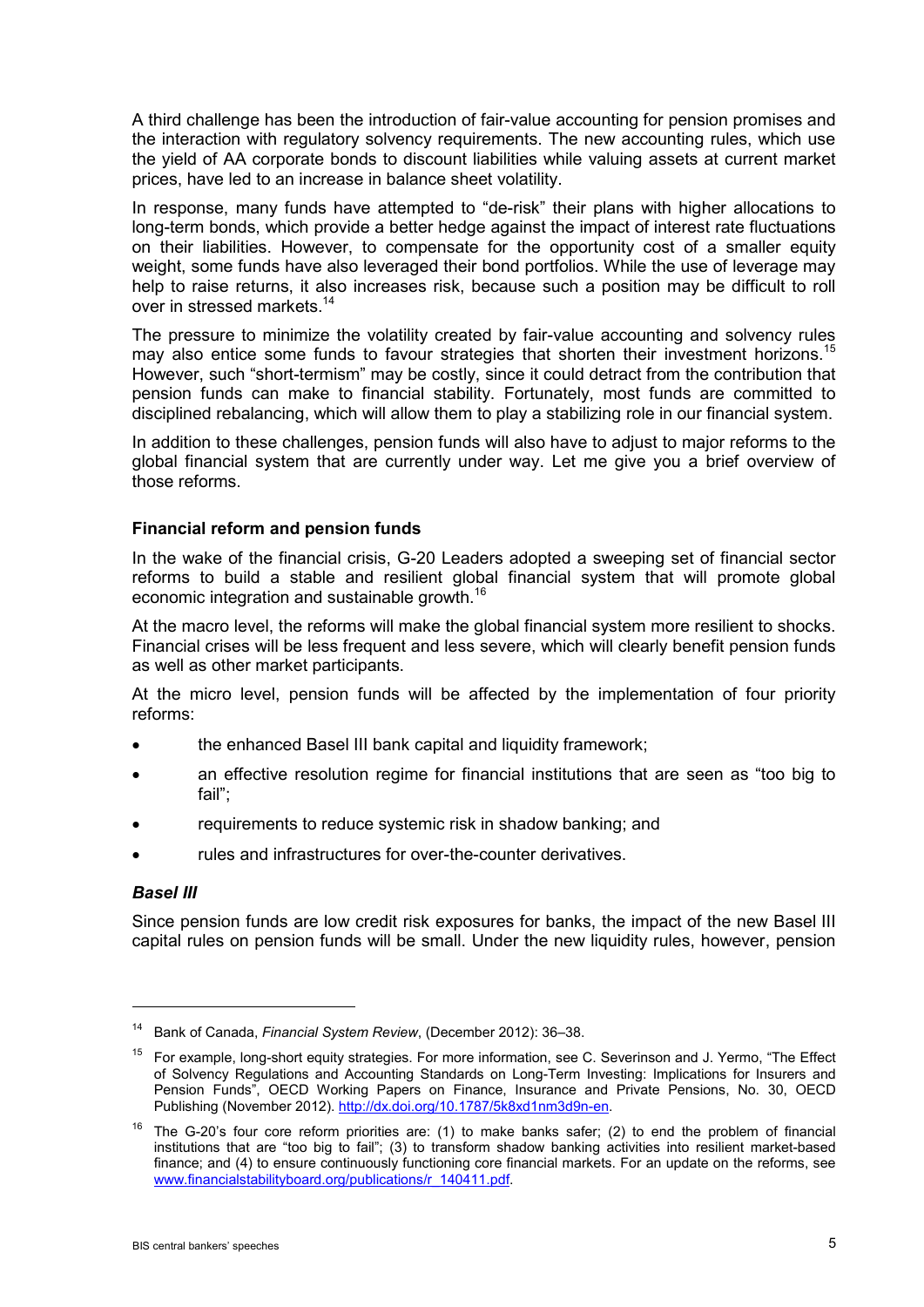funds may have to increase the amount and quality of the collateral supplied to banks for derivatives, repo and securities-lending transactions.

## *Resolution*

A key component of the framework to achieve the resolution of large financial institutions without disrupting the financial system will be new "bail-in" debt and preferred-share instruments, which can be converted to common equity to absorb losses should the institution come under stress.<sup>17</sup> These instruments will be issued in large amounts and will have equity-like characteristics that pension funds may find attractive.

## *Shadow banking*

The shadow banking reforms can be viewed through two lenses: (i) financial market activities, particularly, repos, securities lending and securitization; and (ii) less regulated financial institutions, such as money market funds, finance companies, hedge funds and managed-asset funds. Because the sector is so heterogeneous, broad regulatory principles, rather than explicit reforms, have been developed that jurisdictions can apply to mitigate systemic risk – namely, to reduce procyclical behaviour and the likelihood of runs. These principles focus on reducing four sources of systemic risk: excess leverage; undue liquidity and maturity transformation; imperfect credit risk transfer due to incentive problems; and a lack of transparency.

It is important to stress that pension funds, while a type of managed asset fund, are not normally considered to be a source of systemic risk, despite providing non-bank financial intermediation, because these four sources of systemic risk are generally not present. Nonetheless, pension funds will be affected by these shadow banking requirements to the extent that they engage in these activities or interact with these institutions. In particular, certain repo and securities-lending transactions will be subject to minimum haircuts to reduce procyclicality.

## *Central counterparties for repos and over-the-counter derivatives*

For repo and derivatives transactions, central counterparties reduce common counterparty exposures and systemic risk. We are encouraging some of the largest and most active pension funds in the Canadian repo market to become direct clearing members of the Canadian Derivatives Clearing Service (CDCS), the central counterparty (CCP) owned by TMX Group. The goal is to allow the large pension funds to participate directly in CDCS in a way that permits risk to be managed without requiring them to be subject to mutualized losssharing arrangements. Less-active pension funds should become indirect clearers through a dealer to realize these benefits. Such participation will greatly enhance the resilience of the repo market.

Similarly, pension funds should clear interest rate swaps through a bank that is a clearing member of SwapClear in London.<sup>18</sup> Both of these CCPs come under the surveillance of the Bank of Canada.

## *Financing long-term investment*

The G-20 is committed to creating a climate that facilitates increased long-term investment, particularly in infrastructure.<sup>19</sup> To achieve that goal, the G-20 will promote private financing,

 $17$  The preferred-share instruments are known more formally as non-viable contingent capital. See remarks by Assistant Superintendent Mark Zelmer to the BMO "First Annual Reserve Management Conference", Toronto, 7 May 2013. [www.osfi-bsif.gc.ca/Eng/Docs/mz20130507.pdf.](http://www.osfi-bsif.gc.ca/Eng/Docs/mz20130507.pdf)

<sup>&</sup>lt;sup>18</sup> Because the use of CCPs reduces counterparty risk, collateral requirements will be less than those for bilaterally cleared transactions, not only for the parties involved, but also for the system as a whole.